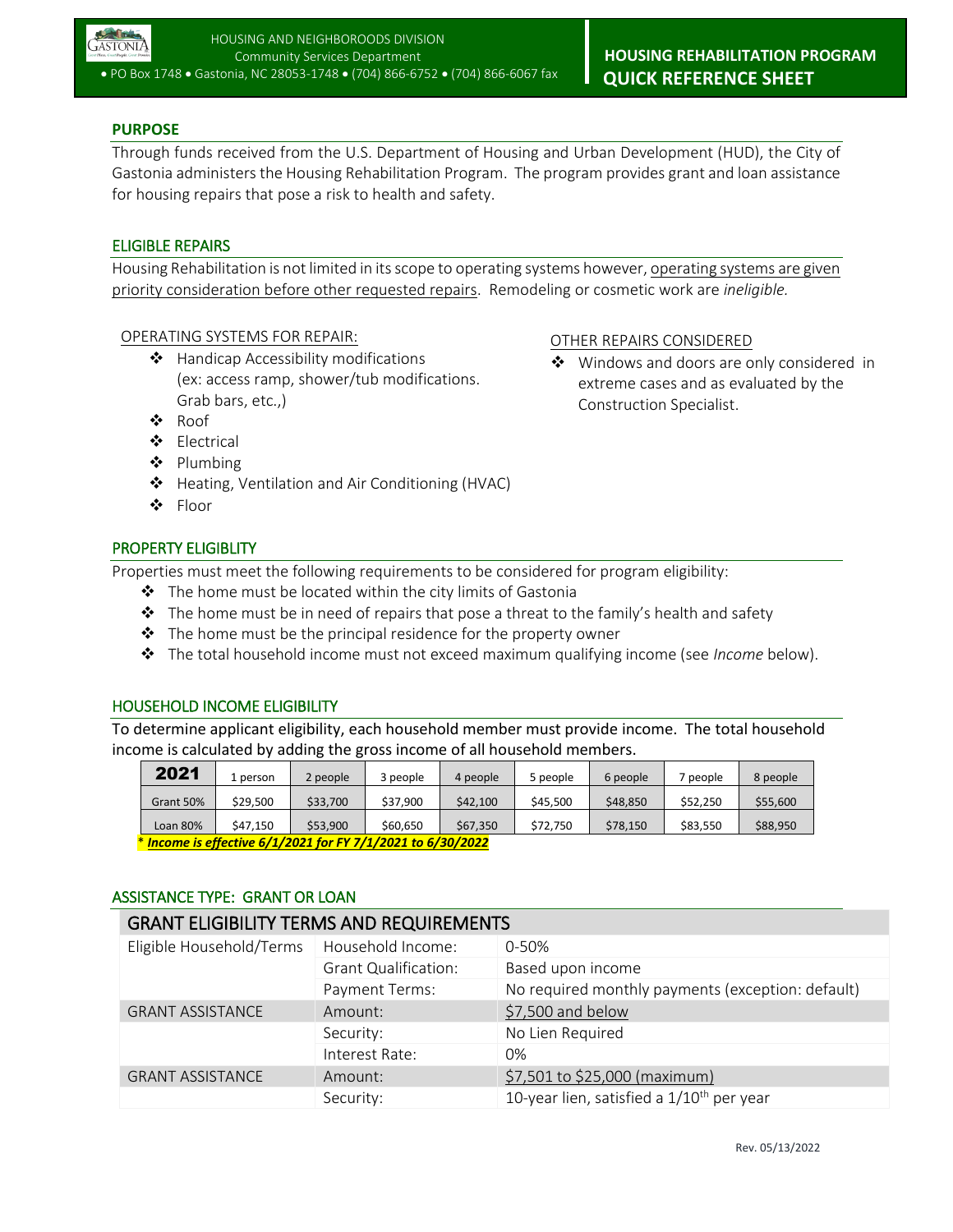

 **HOUSING REHABILITATION PROGRAM QUICK REFERENCE SHEET**

Repayment Required Prior to the satisfaction of the 10-year period, if the primary resident no longer lives in the property, or the property is sold, the remaining balance becomes due and payable to the City of Gastonia.

| <b>LOAN ELIGIBLITY TERMS AND REQUIREMENTS</b> |                     |                                                                           |  |  |
|-----------------------------------------------|---------------------|---------------------------------------------------------------------------|--|--|
| Eligible Households/Terms                     | Household Income:   | 51-80%                                                                    |  |  |
|                                               | Loan Qualification: | Based upon income and ability to pay                                      |  |  |
|                                               | Payment Terms:      | All loans must be set up auto-debit from a checking or<br>savings account |  |  |
|                                               | Credit review:      | Required for all loans                                                    |  |  |
| <b>LOAN ASSISTANCE</b>                        | Amount:             | \$7,500 and below                                                         |  |  |
|                                               | Interest Rate:      | 3%                                                                        |  |  |
|                                               | Loan Term:          | 60 months (maximum)                                                       |  |  |
|                                               | Security:           | No lien required                                                          |  |  |
| <b>LOAN ASSISTANCE</b>                        | Amount:             | \$7,501 - \$25,000 (maximum)                                              |  |  |
|                                               | Interest Rate:      | 1%                                                                        |  |  |
|                                               | Loan Term:          | 15 years (maximum)                                                        |  |  |
|                                               | Security:           | 15-year lien                                                              |  |  |

## **OTHER CONDITIONS**

| <b>APPLICATION REVIEW</b>             | Each application is reviewed on a case by case basis.<br>The City of Gastonia retains the right to approve or deny any application if it<br>does not meet the terms and conditions of the rehabilitation policy or the<br>regulations and guidance of the U.S. Department of Housing and Urban<br>Development (HUD). |
|---------------------------------------|----------------------------------------------------------------------------------------------------------------------------------------------------------------------------------------------------------------------------------------------------------------------------------------------------------------------|
| <b>ASSETS</b>                         | Household assets are limited to \$20,000.                                                                                                                                                                                                                                                                            |
| <b>BANKRUPTCY</b>                     | Properties that are part of an active bankruptcy are ineligible for program<br>assistance.                                                                                                                                                                                                                           |
| <b>DEFAULT</b>                        | In instances of default, the City of Gastonia reserves the right to call loan<br>notes due immediately. Terms of default include non-payment, refinancing<br>or selling the property.                                                                                                                                |
| <b>ELIGIBLITY</b>                     | The property and all applicant household members must meet all<br>conditions to be deemed eligible for assistance.                                                                                                                                                                                                   |
| <b>HOMEOWNERS</b><br><b>INSURANCE</b> | A current, active homeowners policy is required.                                                                                                                                                                                                                                                                     |
| HOMES BUILT PRIOR TO<br>1978          | Each home built before 1978 will be tested for Lead-Based Paint (LBP).<br>If the House tests positive for LBP, the contractor will use interim controls<br>to address the issue.                                                                                                                                     |